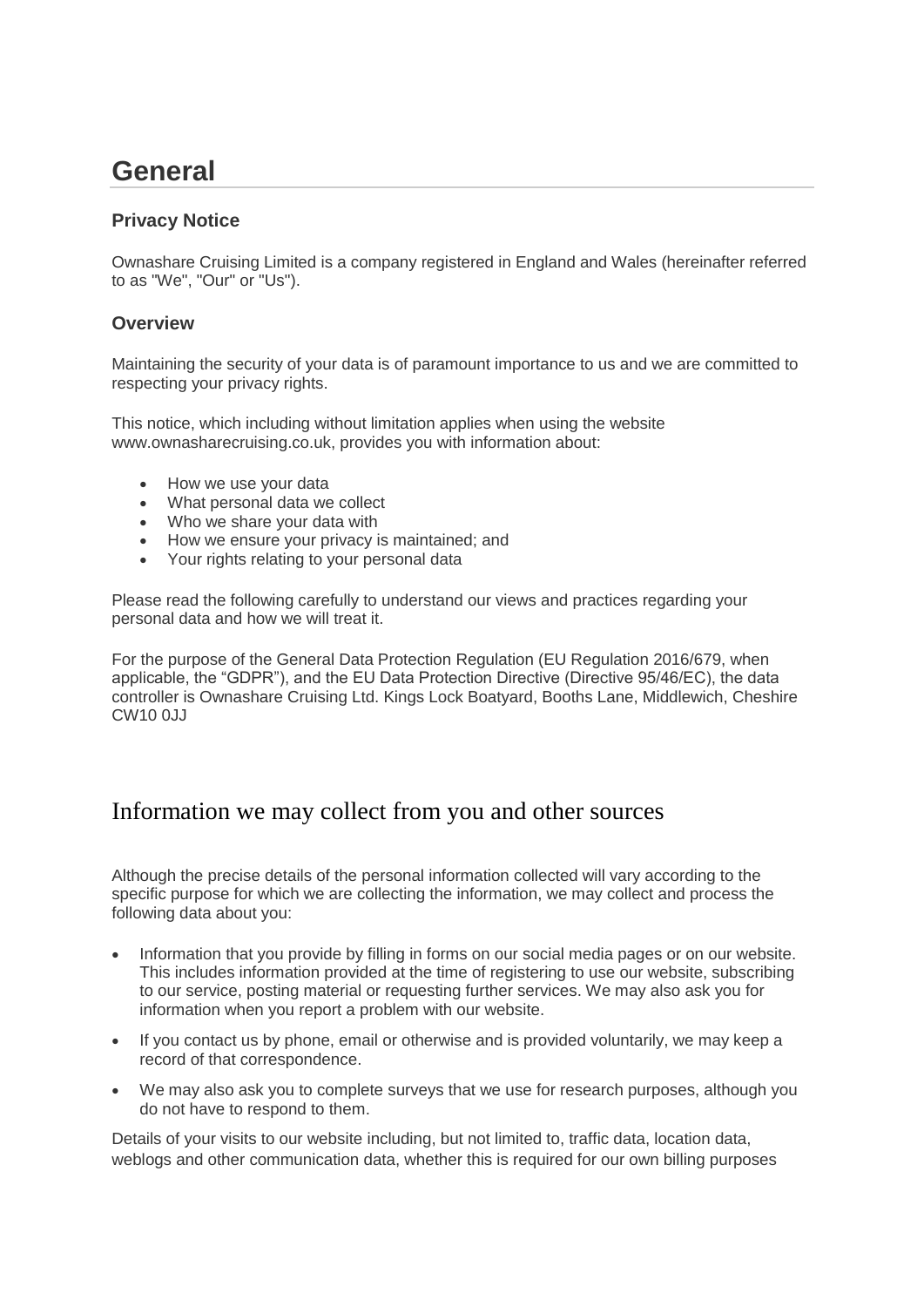### Uses made of the information

We use information held about you in the following ways:

- To ensure that content from our website is presented in the most effective manner for you and for your computer.
- To provide you with information, services that you request from us.
- To carry out our obligations arising from any contracts entered into between you and us. We may notify our suppliers of your details for any warranty purposes.
- To allow you to participate in interactive features of our service, when you choose to do so.
- If you are an existing customer, we will only contact you by electronic means with information about services that we offer.
- If you are a new customer, we will contact you by electronic means if you have consented to this.
- We may use your personal information to contact you if there are any urgent safety or to communicate to you where we otherwise reasonably believe that the processing of your personal information will prevent or reduce any personal harm to you. It is in your vital interests for us to use your personal information in this way.

## Disclosure of your information

In order to make certain services available to you, we may need to share your personal data with third parties.

- We may disclose your personal information to:
	- $\circ$  any member of our group, which means our subsidiaries, our ultimate holding company and its subsidiaries, as defined in section 1159 of the UK Companies Act 2006;
- In the event that we sell or buy any business or assets, in which case we may disclose your personal data to the prospective seller or buyer of such business or assets.
- If Ownashare Cruising Limited substantially sell all of its assets or are acquired by a third party, in which case personal data held by it about its customers will be one of the transferred assets.
- If we are under a duty to disclose or share your personal data in order to comply with any legal obligation, or in order to enforce or apply our terms of use or terms and conditions of supply and other agreements; or to protect the rights, property, or safety of Ownashare Cruising Limited, our customers, or others. This includes exchanging information with other companies and organisations for the purposes of fraud protection and credit risk reduction.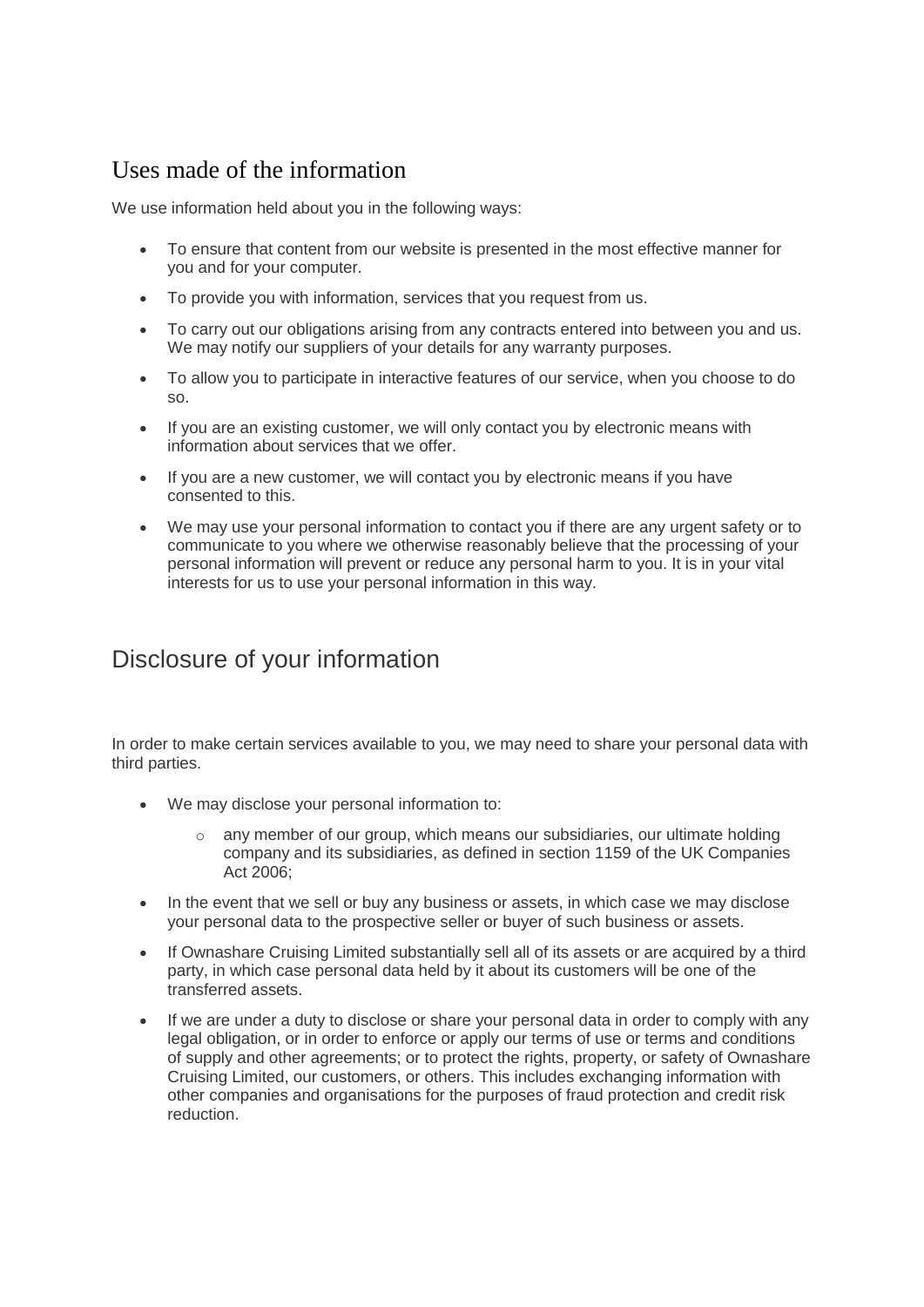### How do we protect your data

We are committed to keeping your personal data safe and secure and employ a number of security measures such as:

• All information you provide to us is stored on our secure servers. For registered users, where we have given you (or where you have chosen) a password which enables you to access certain parts of our website, you are responsible for keeping this password confidential. We ask you not to share a password with anyone.

We use reasonable, organisational, technical and administrative measures to protect personal information under our control. Unfortunately, the transmission of information via the internet is not completely secure. Although we will do our best to protect your personal data, we cannot guarantee the security of your data transmitted to our website; any transmission is at your own risk. Once we have received your information, we will use strict procedures and security features to try to prevent unauthorised access.

#### Legal basis for processing your personal data

#### **Our legitimate interests**

The normal legal basis for processing customer data, is that it is necessary for our legitimate interests including:-

- services to our customers;
- protecting customers, employees and other individuals and maintaining their safety, health and welfare;
- complying with our legal and regulatory obligations;
- preventing, investigating and detecting crime, fraud or anti-social behaviour and prosecuting offenders, including working with law enforcement agencies;
- handling customer contacts, queries, complaints or disputes;
- managing insurance claims for customers;
- protecting us and our employees and customers, by taking appropriate legal action against third parties who have committed criminal acts or are in breach of legal obligations to us;
- effectively handling any legal claims or regulatory enforcement actions taken against us; and
- fulfilling our duties to our customers, colleagues, shareholders and other stakeholders.
- You have the right to withdraw your consent at any time.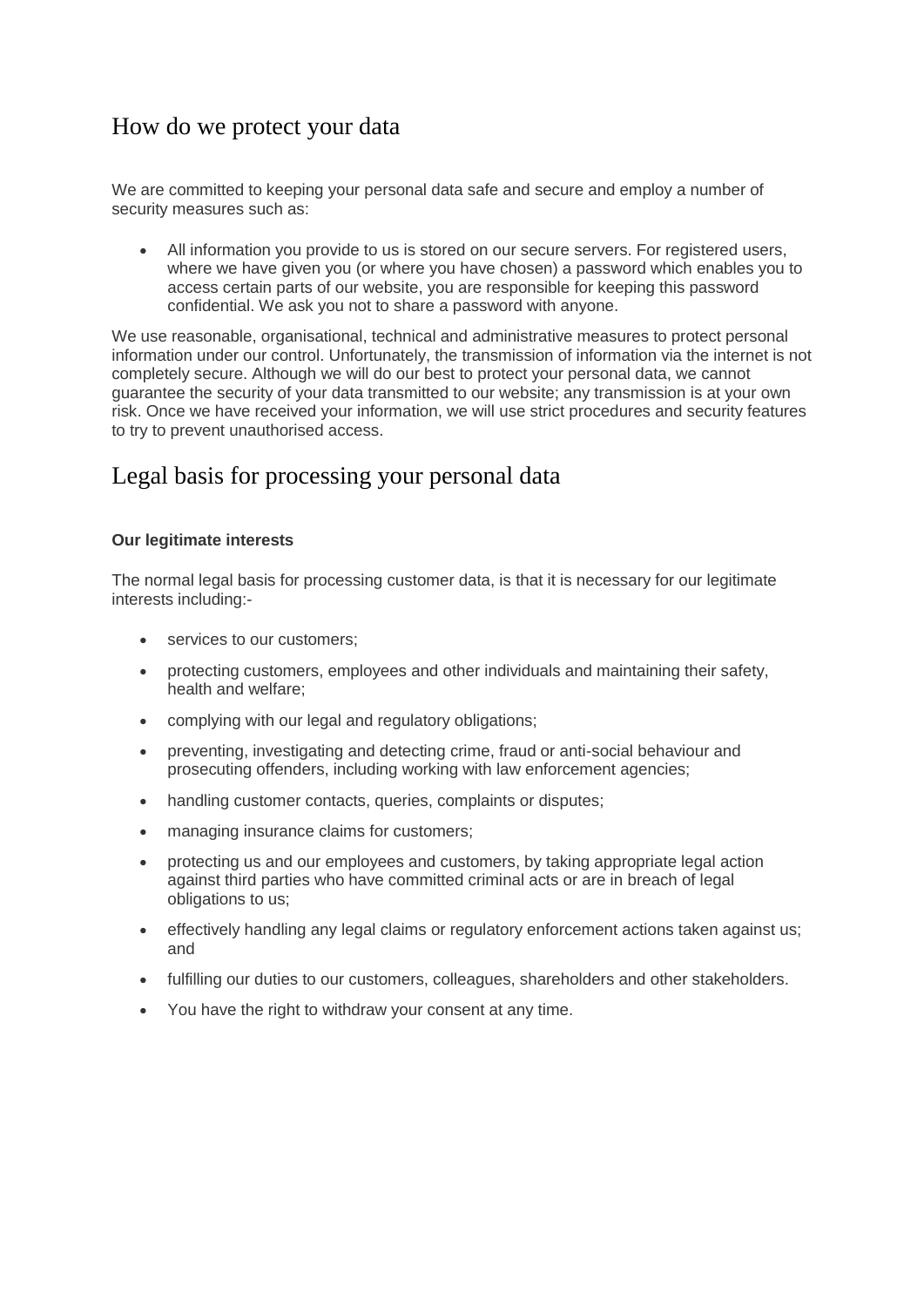## Your rights

At any point while we are in possession of or processing your personal data, you, the data subject, have the following rights:

- Right of access you have the right to request a copy of the information that we hold about you.
- Right of rectification you have a right to correct data that we hold about you that is inaccurate or incomplete.
- Right to be forgotten in certain circumstances you can ask for the data we hold about you to be erased from our records.
- Right to restriction of processing where certain conditions apply to have a right to restrict the processing.
- Right of portability you have the right to have the data we hold about you transferred to another organisation.
- Right to object you have the right to object to certain types of processing such as direct marketing.
- Right to object to automated processing, including profiling you also have the right not to be subject to the legal effects of automated processing or profiling.
- Right to judicial review: in the event that we refuse your request under rights of access, we will provide you with a reason as to why. You have the right to complain as outlined below in the "Contact" section.

All of the above requests will be forwarded on should there be a third party involved in the processing of your personal data.

You can also exercise the right at any time by contacting us at Ownashare Cruising Limited by any of the means outlined below.

Our website may, from time to time, contain links to and from the websites of our partner networks, advertisers and affiliates. If you follow a link to any of these websites, please note that these websites have their own privacy policies and that we do not accept any responsibility or liability for these policies. Please check these policies before you submit any personal data to these websites.

### How long do we keep your data

We will only retain your personal data for as long as necessary to fulfil the purposes we collected it for, including for the purposes of satisfying any legal, accounting, or reporting requirements.

The email marketing unsubscribe function will remove your details from marketing lists and confirmation of your removal will be sent to your email address.

Data back-ups can take up to 60 days to remove specific data from the system.

We will take reasonable steps under Article 17 of the GDPR to meet data subject requests.